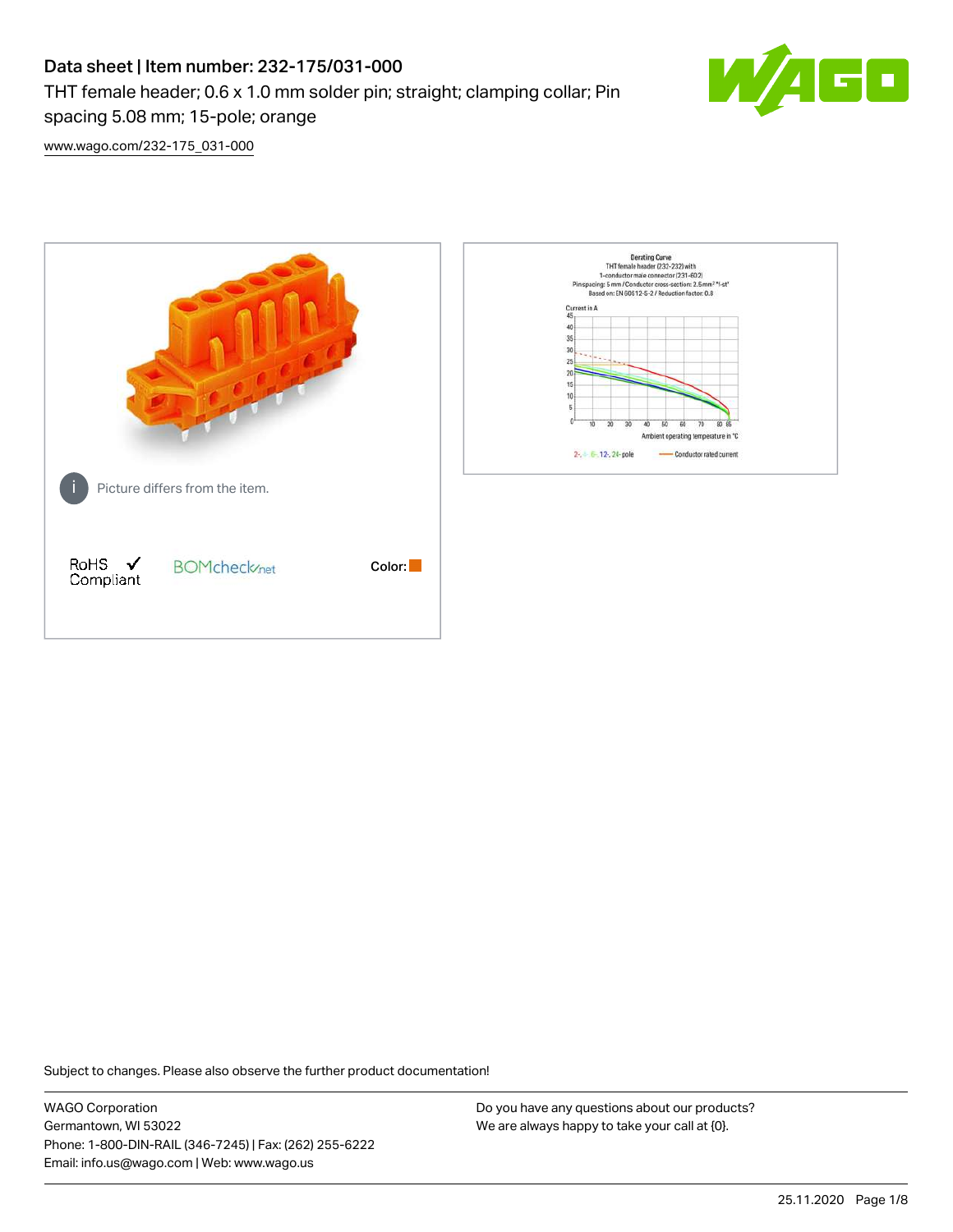



#### Item description

- $\blacksquare$ Horizontal or vertical PCB mounting via straight or angled solder pins
- П For board-to-board and board-to-wire connections
- $\blacksquare$ Touch-proof PCB outputs
- $\blacksquare$ Easy-to-identify PCB inputs and outputs
- $\blacksquare$ With coding fingers

#### Safety information 1:

The MCS - MULTI CONNECTION SYSTEM includes connectors without breaking capacity in accordance with DIN EN 61984. When used as intended, these connectors must not be connected/disconnected when live or under load. The circuit design should ensure header pins, which can be touched, are not live when unmated.

## Data Electrical data

Subject to changes. Please also observe the further product documentation!

WAGO Corporation Germantown, WI 53022 Phone: 1-800-DIN-RAIL (346-7245) | Fax: (262) 255-6222 Email: info.us@wago.com | Web: www.wago.us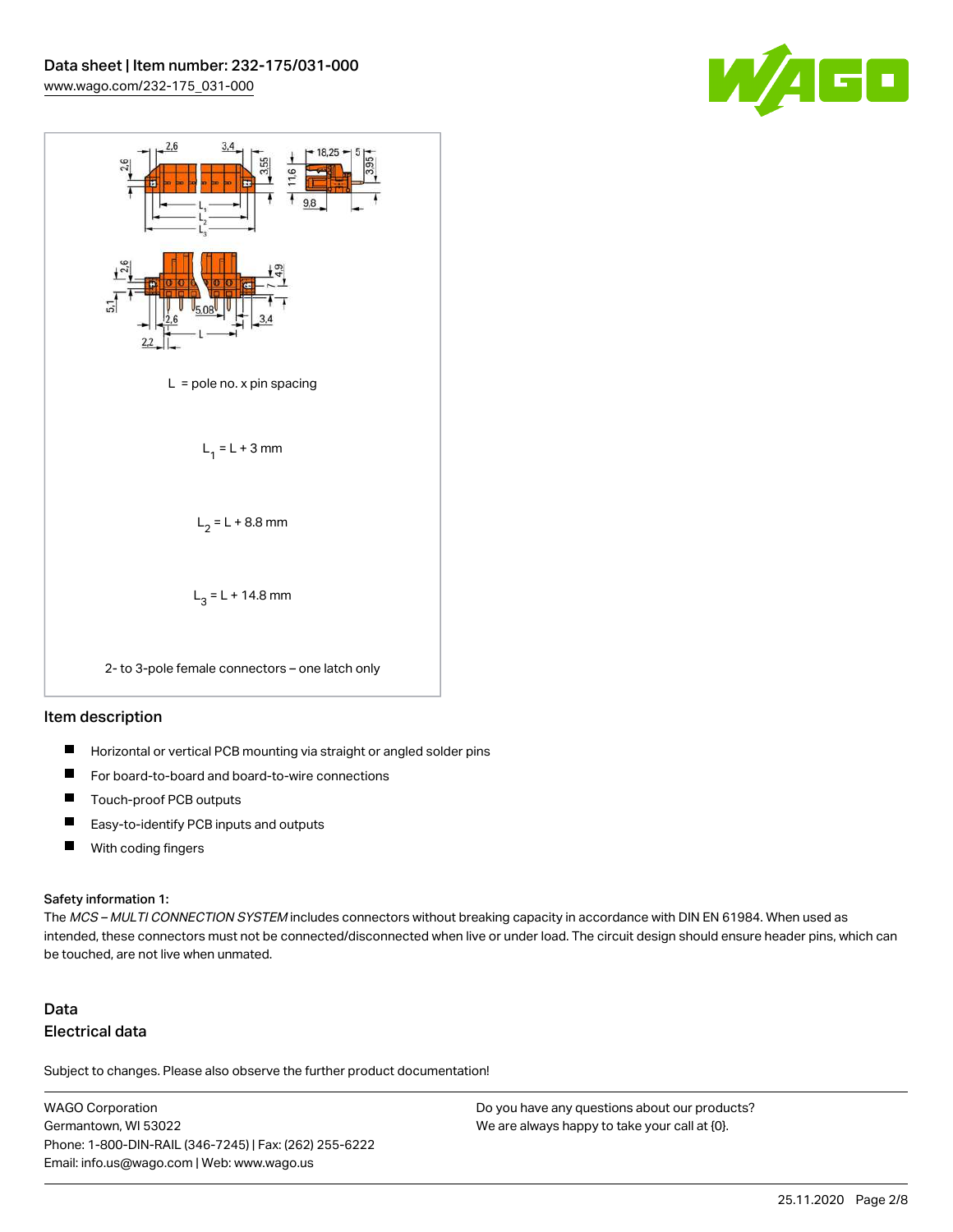

#### Ratings per IEC/EN 60664-1

| Ratings per                 | IEC/EN 60664-1                                                        |
|-----------------------------|-----------------------------------------------------------------------|
| Rated voltage (III / 3)     | 320 V                                                                 |
| Rated surge voltage (III/3) | 4 <sub>k</sub> V                                                      |
| Rated voltage (III/2)       | 320 V                                                                 |
| Rated surge voltage (III/2) | 4 <sub>k</sub> V                                                      |
| Nominal voltage (II/2)      | 630 V                                                                 |
| Rated surge voltage (II/2)  | 4 <sub>k</sub> V                                                      |
| Rated current               | 12A                                                                   |
| Legend (ratings)            | $(III / 2)$ $\triangle$ Overvoltage category III / Pollution degree 2 |

#### Ratings per UL 1059

| Approvals per                  | UL 1059 |
|--------------------------------|---------|
| Rated voltage UL (Use Group B) | 300 V   |
| Rated current UL (Use Group B) | 15 A    |
| Rated voltage UL (Use Group D) | 300 V   |
| Rated current UL (Use Group D) | 10A     |

#### Ratings per UL 1977

| Rated voltage UL 1977 | 600 <sup>V</sup><br>. |
|-----------------------|-----------------------|
| Rated current UL 1977 |                       |

### Ratings per CSA

| Approvals per                   | CSA   |
|---------------------------------|-------|
| Rated voltage CSA (Use Group B) | 300 V |
| Rated current CSA (Use Group B) | 15 A  |
| Rated voltage CSA (Use Group D) | 300 V |
| Rated current CSA (Use Group D) | 10 A  |

#### Connection data

| Pole No.                          | 15 |
|-----------------------------------|----|
| Total number of connection points | 15 |
| Total number of potentials        | 15 |
| Number of connection types        |    |
| Number of levels                  |    |

Subject to changes. Please also observe the further product documentation!

| <b>WAGO Corporation</b>                                | Do you have any questions about our products? |
|--------------------------------------------------------|-----------------------------------------------|
| Germantown, WI 53022                                   | We are always happy to take your call at {0}. |
| Phone: 1-800-DIN-RAIL (346-7245)   Fax: (262) 255-6222 |                                               |
| Email: info.us@wago.com   Web: www.wago.us             |                                               |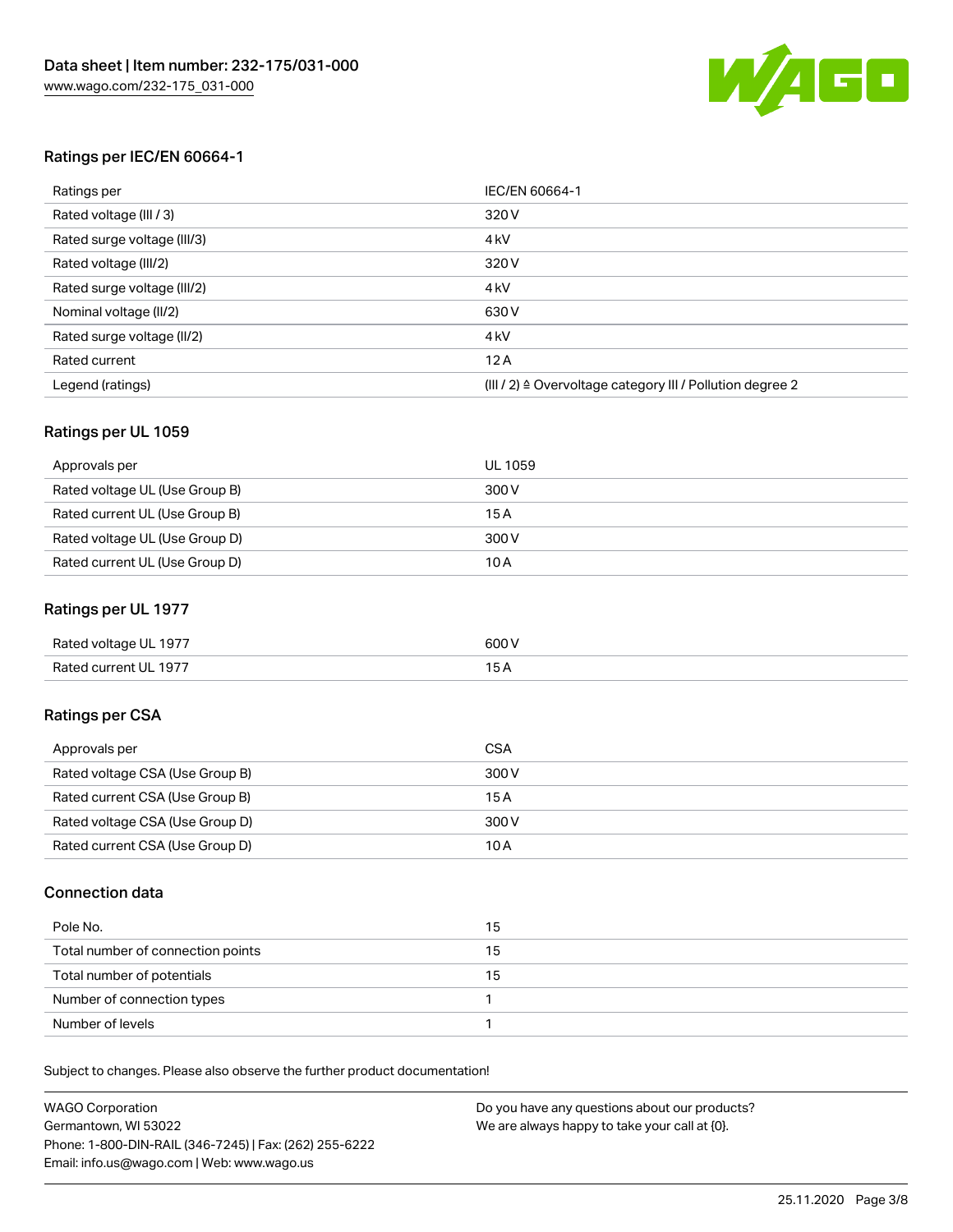

## Physical data

| Pin spacing                          | 5.08 mm / 0.2 inch    |
|--------------------------------------|-----------------------|
| Width                                | 91 mm / 3.583 inch    |
| Height                               | 23.25 mm / 0.915 inch |
| Height from the surface              | 18.25 mm / 0.719 inch |
| Depth                                | 11.6 mm / 0.457 inch  |
| Solder pin length                    | $5 \,\mathrm{mm}$     |
| Solder pin dimensions                | $0.6 \times 1$ mm     |
| Drilled hole diameter with tolerance | $1.3$ $(+0.1)$ mm     |

### Mechanical data

| Mounting type | Mounting flange       |
|---------------|-----------------------|
| Mounting type | Feed-through mounting |
|               | Panel mounting        |

## Plug-in connection

| Contact type (pluggable connector) | Female connector/socket |
|------------------------------------|-------------------------|
| Connector (connection type)        | for PCB                 |
| Mismating protection               | No                      |
| Mating direction to the PCB        | 90°                     |

#### PCB contact

| PCB contact                         | THT                                        |
|-------------------------------------|--------------------------------------------|
| Solder pin arrangement              | over the entire female connector (in-line) |
| Number of solder pins per potential |                                            |

## Material Data

| Color                       | orange           |
|-----------------------------|------------------|
| Material group              |                  |
| Insulation material         | Polyamide (PA66) |
| Flammability class per UL94 | V0               |
| Contact material            | Copper alloy     |
| Contact plating             | tin-plated       |
| Fire load                   | 0.232 MJ         |
| Weight                      | 13.6g            |

Subject to changes. Please also observe the further product documentation!

| <b>WAGO Corporation</b>                                | Do you have any questions about our products? |
|--------------------------------------------------------|-----------------------------------------------|
| Germantown, WI 53022                                   | We are always happy to take your call at {0}. |
| Phone: 1-800-DIN-RAIL (346-7245)   Fax: (262) 255-6222 |                                               |
| Email: info.us@wago.com   Web: www.wago.us             |                                               |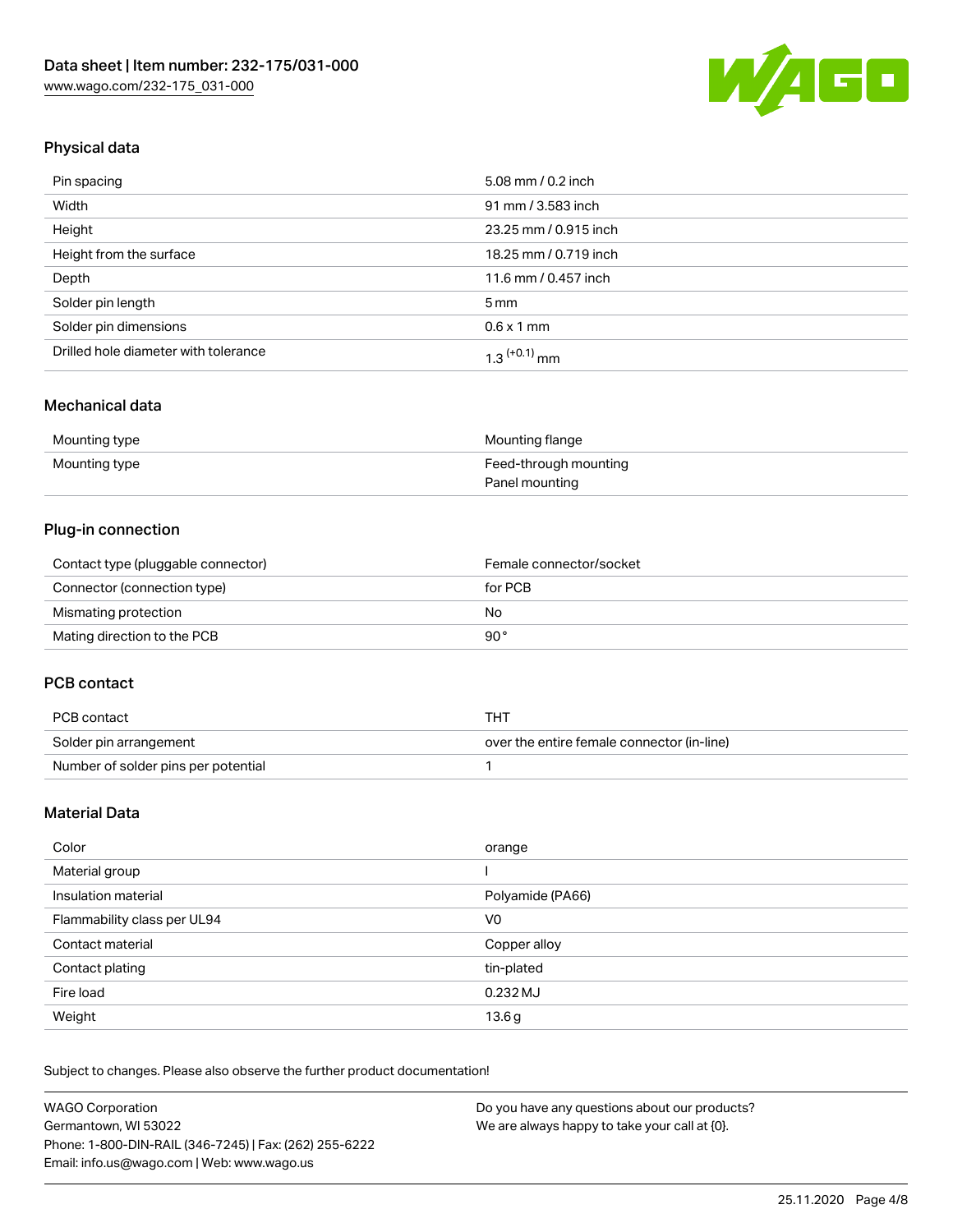

#### Environmental Requirements

| Limit temperature range | $-60+85 °C$ |
|-------------------------|-------------|
|-------------------------|-------------|

#### Commercial data

| Product Group         | 3 (Multi Conn. System) |
|-----------------------|------------------------|
| Packaging type        | <b>BOX</b>             |
| Country of origin     | DE                     |
| <b>GTIN</b>           | 4044918624350          |
| Customs tariff number | 85366990990            |

#### Approvals / Certificates

#### Ship Approvals

|                           |                             |                                 | Certificate |
|---------------------------|-----------------------------|---------------------------------|-------------|
| Logo                      | Approval                    | <b>Additional Approval Text</b> | name        |
| ABS.                      | <b>ABS</b>                  | $\overline{\phantom{a}}$        | $19 -$      |
|                           | American Bureau of Shipping |                                 | HG15869876- |
|                           |                             |                                 | <b>PDA</b>  |
|                           |                             |                                 |             |
|                           | <b>BV</b>                   | IEC 60998                       | 11915/D0 BV |
| 蓼                         | Bureau Veritas S.A.         |                                 |             |
|                           |                             |                                 |             |
| <b>BUREAU</b><br>VERITAST |                             |                                 |             |

#### UL-Approvals

| Logo                  | Approval                             | <b>Additional Approval Text</b> | Certificate<br>name |
|-----------------------|--------------------------------------|---------------------------------|---------------------|
| $\boldsymbol{\theta}$ | UL<br>UL International Germany GmbH  | <b>UL 1977</b>                  | E45171              |
|                       | UR<br>Underwriters Laboratories Inc. | <b>UL 1059</b>                  | E45172<br>sec. 18   |

#### **Counterpart**



#### Item no.231-645

1-conductor male connector; 2.5 mm²; Pin spacing 5.08 mm; 15-pole; 2,50 mm²; orange [www.wago.com/231-645](https://www.wago.com/231-645)

Subject to changes. Please also observe the further product documentation!

WAGO Corporation Germantown, WI 53022 Phone: 1-800-DIN-RAIL (346-7245) | Fax: (262) 255-6222 Email: info.us@wago.com | Web: www.wago.us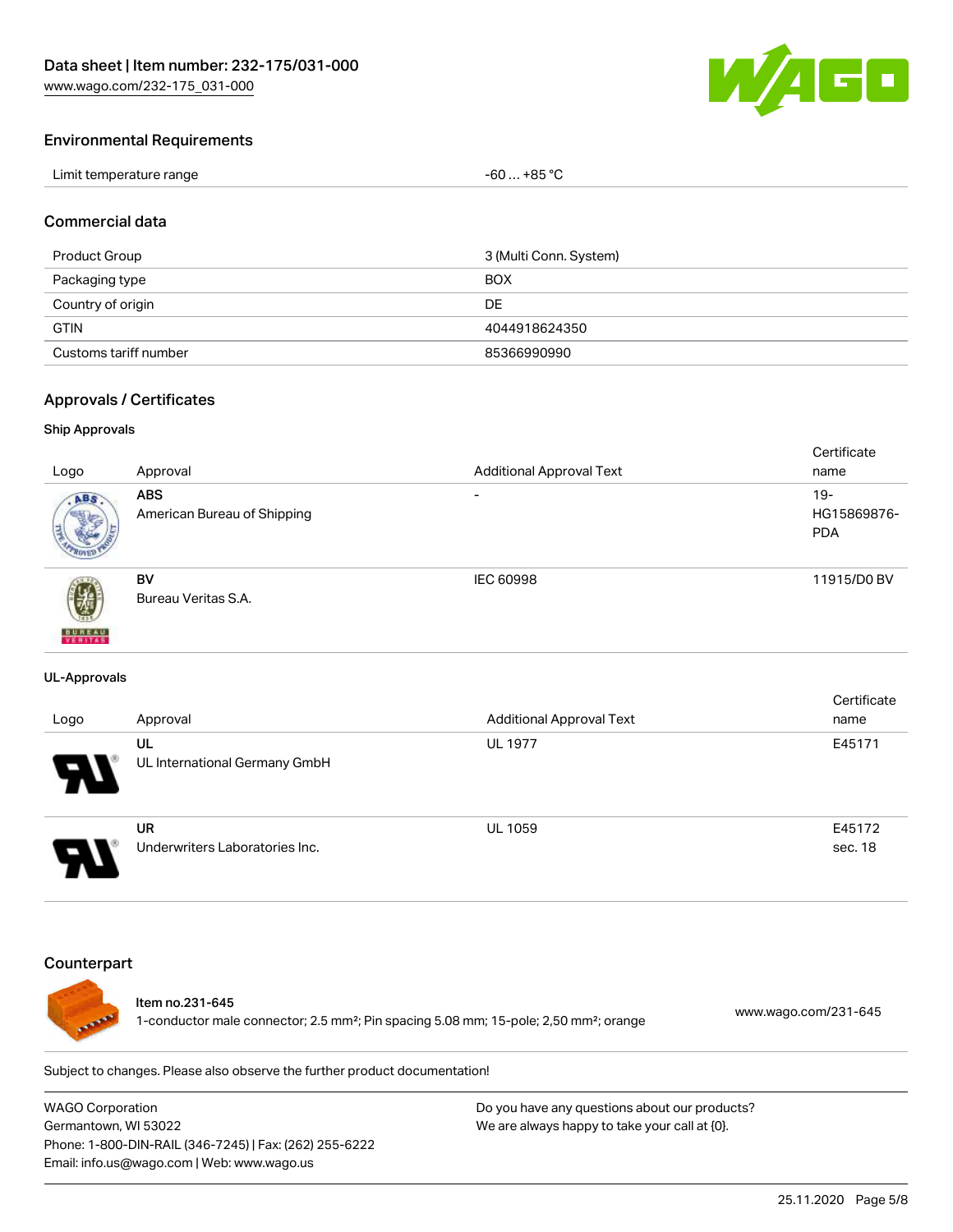

## Compatible products

| check      |                                                                                                                            |                      |
|------------|----------------------------------------------------------------------------------------------------------------------------|----------------------|
|            | Item no.: 210-136<br>Test plug; 2 mm Ø; with 500 mm cable                                                                  | www.wago.com/210-136 |
|            | Item no.: 210-137<br>Test plug; 2.3 mm $\varnothing$ ; with 500 mm cable                                                   | www.wago.com/210-137 |
|            | Item no.: 231-661<br>Test plugs for female connectors; for 5 mm and 5.08 mm pin spacing; 2,50 mm <sup>2</sup> ; light gray | www.wago.com/231-661 |
| assembling |                                                                                                                            |                      |
|            | Item no.: 231-194<br>Self-tapping screw; B 2.2x13, fixing hole 1.8 mm Ø                                                    | www.wago.com/231-194 |
|            | Item no.: 231-195<br>Screw with nut; M2x12; for fixing element                                                             | www.wago.com/231-195 |
|            | Item no.: 231-295<br>Screw with nut                                                                                        | www.wago.com/231-295 |

## Downloads Documentation

## Additional Information

Phone: 1-800-DIN-RAIL (346-7245) | Fax: (262) 255-6222

Email: info.us@wago.com | Web: www.wago.us

| Technical explanations                                                                                                                                                 | Apr 3, 2019                                      | pdf<br>3.6 MB | Download |
|------------------------------------------------------------------------------------------------------------------------------------------------------------------------|--------------------------------------------------|---------------|----------|
| <b>CAD files</b>                                                                                                                                                       |                                                  |               |          |
| CAD data                                                                                                                                                               |                                                  |               |          |
| 2D/3D Models 232-175/031-000                                                                                                                                           |                                                  | <b>URL</b>    | Download |
| <b>CAE</b> data                                                                                                                                                        |                                                  |               |          |
| EPLAN Data Portal 232-175/031-000                                                                                                                                      |                                                  | <b>URL</b>    | Download |
| ZUKEN Portal 232-175/031-000                                                                                                                                           |                                                  | <b>URL</b>    | Download |
| <b>PCB Design</b>                                                                                                                                                      |                                                  |               |          |
| Symbol and Footprint 232-175/031-000                                                                                                                                   |                                                  | URL           | Download |
| CAx data for your PCB design, consisting of "schematic symbols and PCB footprints",<br>allow easy integration of the WAGO component into your development environment. |                                                  |               |          |
| Subject to changes. Please also observe the further product documentation!                                                                                             |                                                  |               |          |
| <b>WAGO Corporation</b>                                                                                                                                                | Do you have any questions about our products?    |               |          |
| Germantown, WI 53022                                                                                                                                                   | We are always happy to take your call at $[0]$ . |               |          |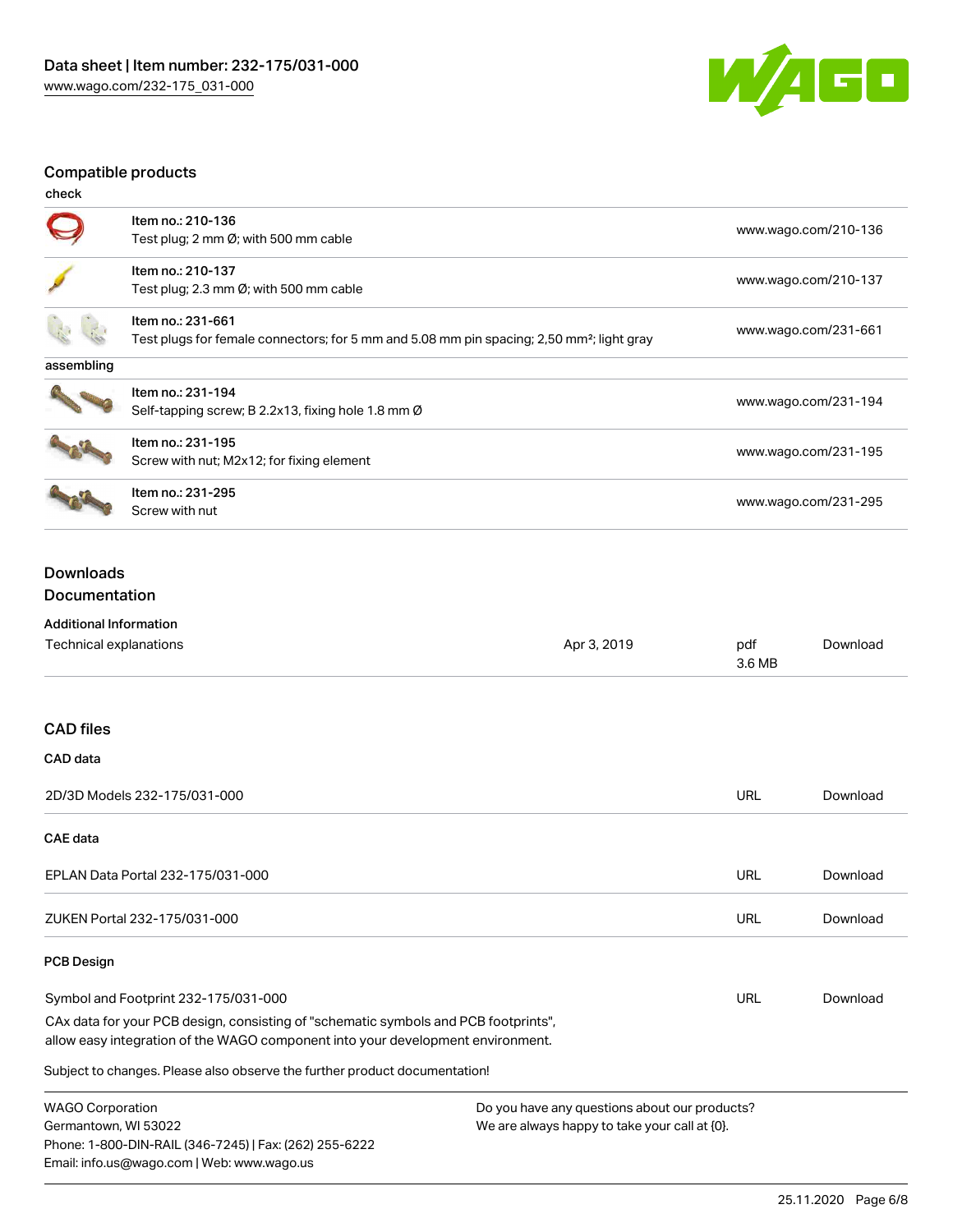#### Supported formats:

- $\blacksquare$ Accel EDA 14 & 15
- $\blacksquare$ Altium 6 to current version
- $\blacksquare$ Cadence Allegro
- $\blacksquare$ **DesignSpark**
- $\blacksquare$ Eagle Libraries
- $\blacksquare$ KiCad
- $\blacksquare$ Mentor Graphics BoardStation
- $\blacksquare$ Mentor Graphics Design Architect
- $\blacksquare$ Mentor Graphics Design Expedition 99 and 2000
- $\blacksquare$ OrCAD 9.X PCB and Capture
- $\blacksquare$ PADS PowerPCB 3, 3.5, 4.X, and 5.X
- $\blacksquare$ PADS PowerPCB and PowerLogic 3.0
- $\blacksquare$ PCAD 2000, 2001, 2002, 2004, and 2006
- $\blacksquare$ Pulsonix 8.5 or newer
- $\blacksquare$ STL
- 3D STEP П
- $\blacksquare$ TARGET 3001!
- $\blacksquare$ View Logic ViewDraw
- $\blacksquare$ Quadcept
- Zuken CadStar 3 and 4  $\blacksquare$
- Zuken CR-5000 and CR-8000 П

PCB Component Libraries (EDA), PCB CAD Library Ultra Librarian

#### Installation Notes

Application

Subject to changes. Please also observe the further product documentation!

WAGO Corporation Germantown, WI 53022 Phone: 1-800-DIN-RAIL (346-7245) | Fax: (262) 255-6222 Email: info.us@wago.com | Web: www.wago.us